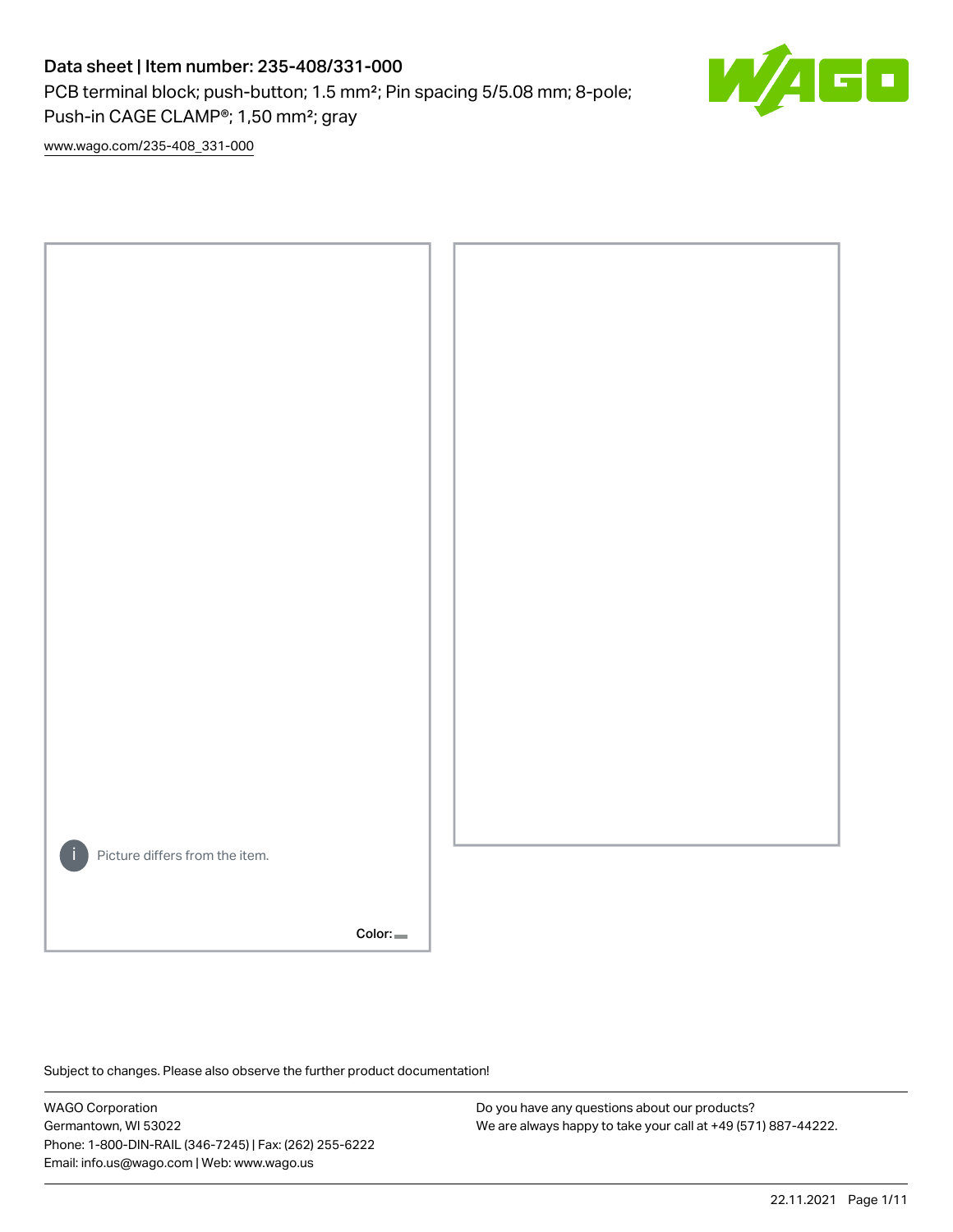

Dimensions in mm

 $L =$  (pole no. x pin spacing) + 1.5 mm

#### Item description

- **PCB terminal strips with push-buttons**
- **Push-in termination of solid and ferruled conductors**
- $\blacksquare$ Convenient termination/removal of fine-stranded conductors via push-buttons
- Set to metric or inch pin spacing by compressing terminal strips or pulling them apart

Subject to changes. Please also observe the further product documentation!

WAGO Corporation Germantown, WI 53022 Phone: 1-800-DIN-RAIL (346-7245) | Fax: (262) 255-6222 Email: info.us@wago.com | Web: www.wago.us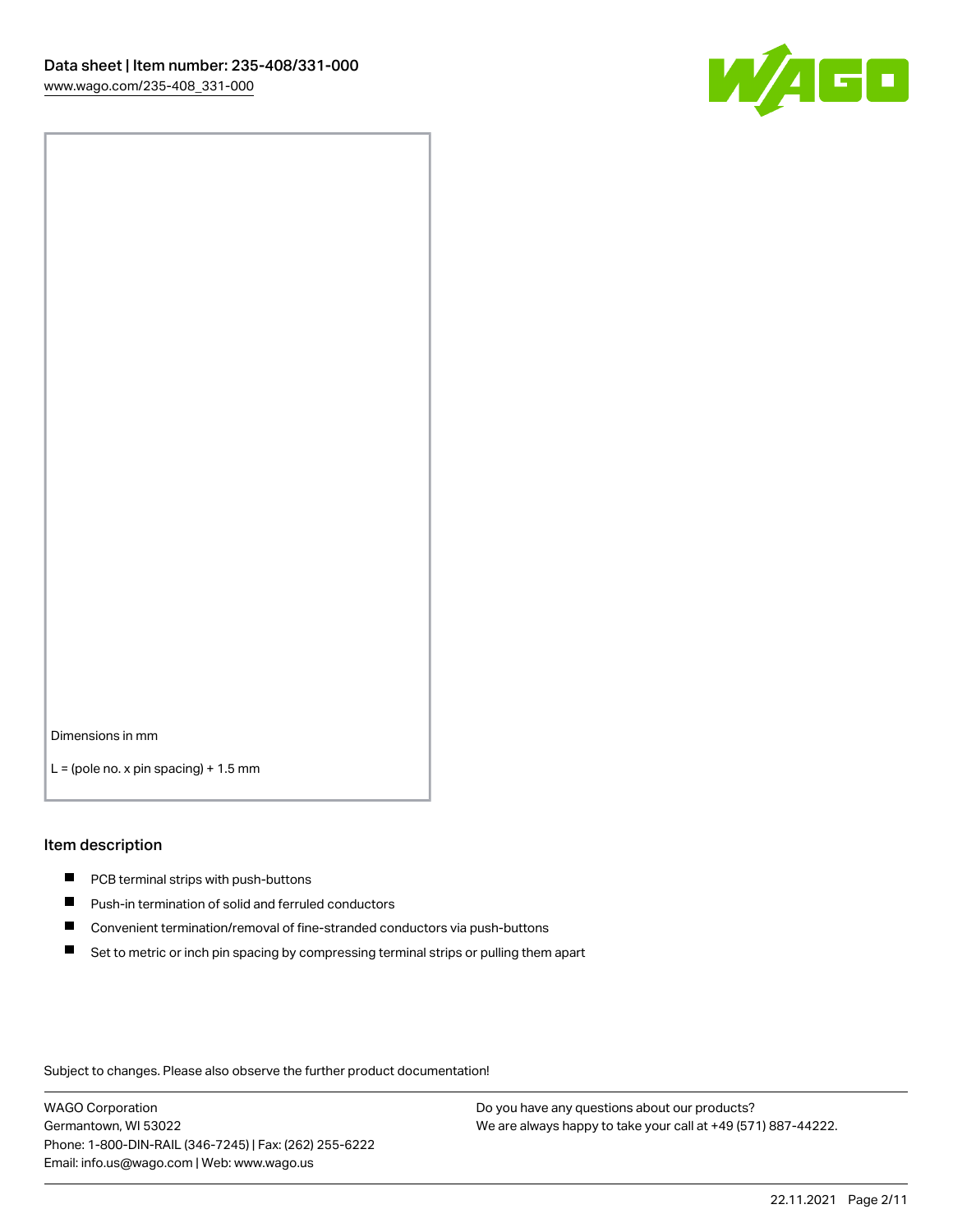

# Data

| Direct marking<br>Other versions (or variants) can be requested from WAGO Sales or<br>configured at https://configurator.wago.com/ | Variants: | Other pole numbers<br>Other colors<br>Terminal strips with 7.5/7.62 mm and 10/10.16 mm pin spacing<br>Mixed-color PCB connector strips |
|------------------------------------------------------------------------------------------------------------------------------------|-----------|----------------------------------------------------------------------------------------------------------------------------------------|
|                                                                                                                                    |           |                                                                                                                                        |

## Electrical data

### IEC Approvals

| Ratings per                 | IEC/EN 60664-1                                                        |
|-----------------------------|-----------------------------------------------------------------------|
| Rated voltage (III / 3)     | 250 V                                                                 |
| Rated surge voltage (III/3) | 4 <sub>k</sub> V                                                      |
| Rated voltage (III/2)       | 320 V                                                                 |
| Rated surge voltage (III/2) | 4 <sub>k</sub> V                                                      |
| Nominal voltage (II/2)      | 630 V                                                                 |
| Rated surge voltage (II/2)  | 4 <sub>k</sub> V                                                      |
| Rated current               | 17.5A                                                                 |
| Legend (ratings)            | $(III / 2)$ $\triangle$ Overvoltage category III / Pollution degree 2 |

### UL Approvals

| Approvals per                  | UL 1059 |
|--------------------------------|---------|
| Rated voltage UL (Use Group B) | 300 V   |
| Rated current UL (Use Group B) | 10 A    |
| Rated voltage UL (Use Group D) | 300 V   |
| Rated current UL (Use Group D) | 10 A    |

## CSA Approvals

| Approvals per                   | CSA   |
|---------------------------------|-------|
| Rated voltage CSA (Use Group B) | 300 V |
| Rated current CSA (Use Group B) | 15 A  |

Subject to changes. Please also observe the further product documentation!

WAGO Corporation Germantown, WI 53022 Phone: 1-800-DIN-RAIL (346-7245) | Fax: (262) 255-6222 Email: info.us@wago.com | Web: www.wago.us Do you have any questions about our products? We are always happy to take your call at +49 (571) 887-44222.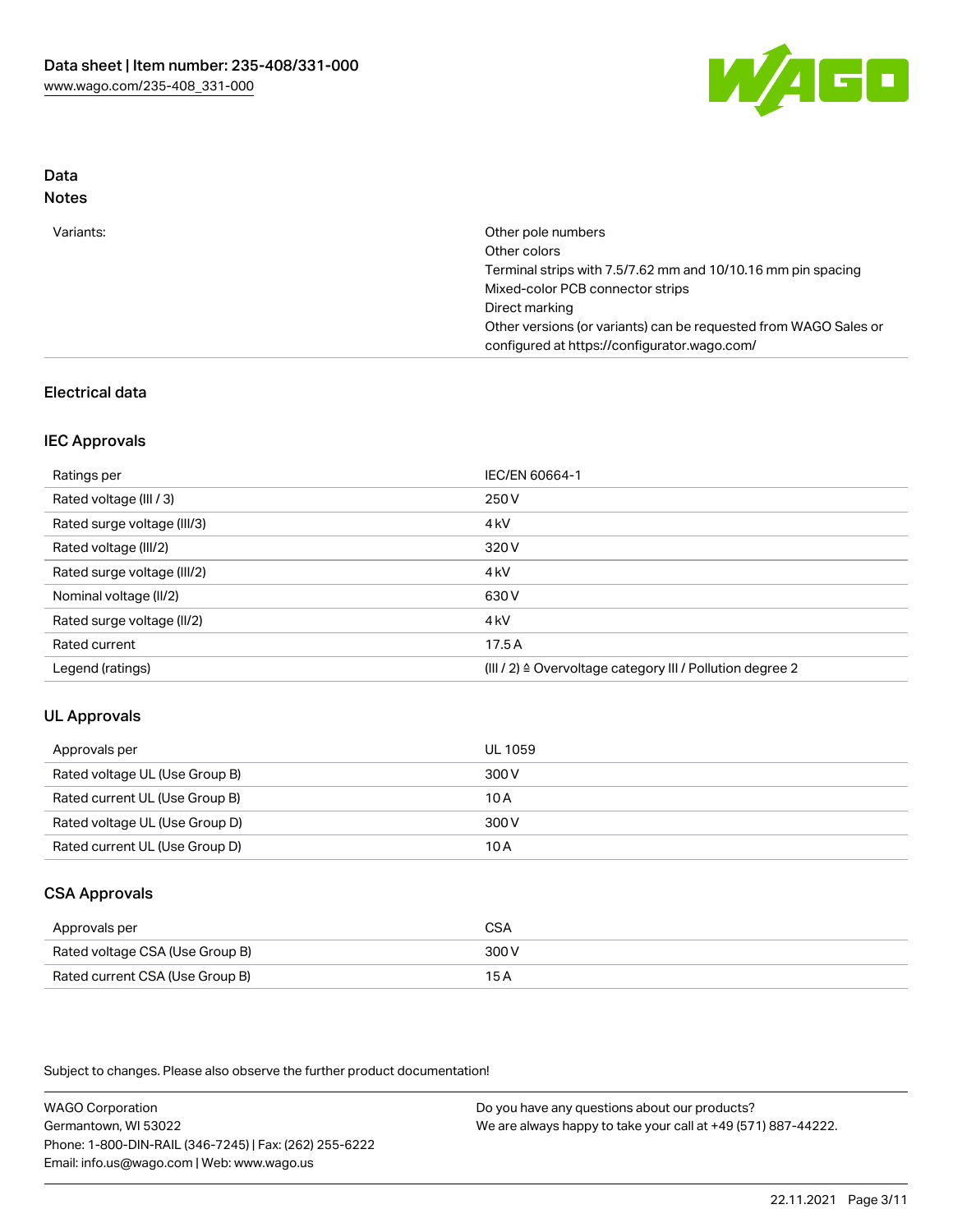

### Connection data

| Total number of connection points |  |
|-----------------------------------|--|
| Total number of potentials        |  |
| Number of connection types        |  |
| Number of levels                  |  |

## Connection 1

| Connection technology                             | Push-in CAGE CLAMP®                     |
|---------------------------------------------------|-----------------------------------------|
| Actuation type                                    | Push-button                             |
| Solid conductor                                   | $0.21.5$ mm <sup>2</sup> / 20  14 AWG   |
| Fine-stranded conductor                           | $0.75$ 1.5 mm <sup>2</sup> / 20  14 AWG |
| Fine-stranded conductor; with insulated ferrule   | $0.251$ mm <sup>2</sup>                 |
| Fine-stranded conductor; with uninsulated ferrule | $0.251$ mm <sup>2</sup>                 |
| Strip length                                      | $910$ mm / 0.35  0.39 inch              |
| Conductor connection direction to PCB             | 0°                                      |
| Number of poles                                   | 8                                       |
|                                                   |                                         |

## Physical data

| Pin spacing                          | 5/5.08 mm / 0.197/0.2 inch |
|--------------------------------------|----------------------------|
| Width                                | 41.5 mm / 1.634 inch       |
| Height                               | 19.1 mm / 0.752 inch       |
| Height from the surface              | 15.5 mm / 0.61 inch        |
| Depth                                | 12.5 mm / 0.492 inch       |
| Solder pin length                    | 3.6 <sub>mm</sub>          |
| Solder pin dimensions                | $0.4 \times 0.8$ mm        |
| Drilled hole diameter with tolerance | 1 <sup>(+0.1)</sup> mm     |

### PCB contact

| PCB Contact                         | тнт                                      |
|-------------------------------------|------------------------------------------|
| Solder pin arrangement              | over the entire terminal strip (in-line) |
| Number of solder pins per potential |                                          |

### Material data

Color and the color of the color of the color of the color of the color of the color of the color of the color

Subject to changes. Please also observe the further product documentation! Material group I

| <b>WAGO Corporation</b>                                | Do you have any questions about our products?                 |
|--------------------------------------------------------|---------------------------------------------------------------|
| Germantown, WI 53022                                   | We are always happy to take your call at +49 (571) 887-44222. |
| Phone: 1-800-DIN-RAIL (346-7245)   Fax: (262) 255-6222 |                                                               |
| Email: info.us@wago.com   Web: www.wago.us             |                                                               |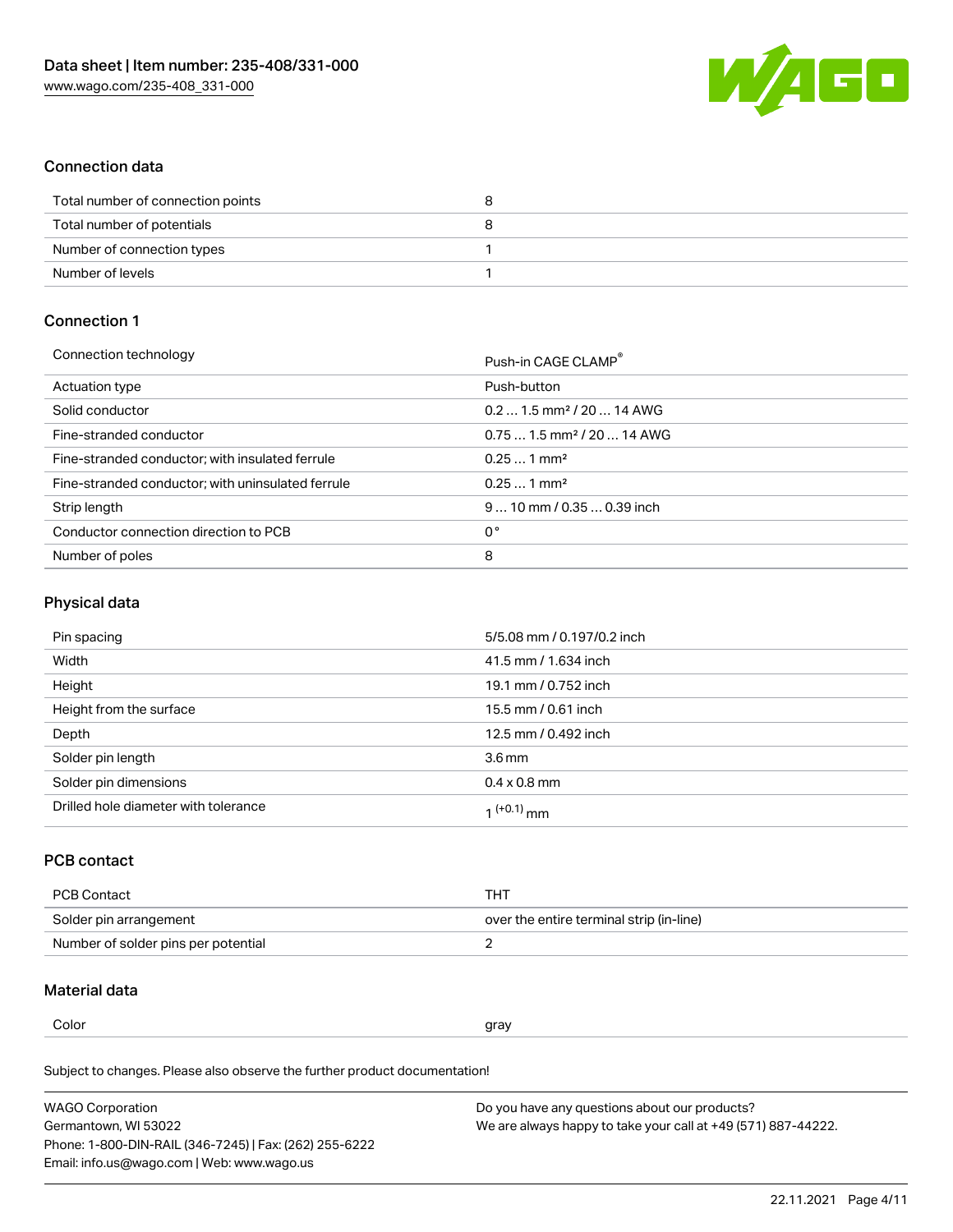[www.wago.com/235-408\\_331-000](http://www.wago.com/235-408_331-000)



| Material group              |                                       |
|-----------------------------|---------------------------------------|
| Insulation material         | Polyamide (PA66)                      |
| Flammability class per UL94 | V0                                    |
| Clamping spring material    | Chrome nickel spring steel (CrNi)     |
| Contact material            | Electrolytic copper $(E_{\text{Cl}})$ |
| Contact plating             | tin-plated                            |
| Fire load                   | $0.108$ MJ                            |
| Weight                      | 6.2 g                                 |
|                             |                                       |

### Environmental requirements

| Limit temperature range | +105 $^{\circ}$ C |
|-------------------------|-------------------|
|                         | - 60…             |

### Commercial data

| Product Group         | 4 (Printed Circuit) |
|-----------------------|---------------------|
| PU (SPU)              | 100 (25) Stück      |
| Packaging type        | box                 |
| Country of origin     | <b>CN</b>           |
| <b>GTIN</b>           | 4055143258913       |
| Customs tariff number | 8536904000          |

## Approvals / Certificates

#### Country specific Approvals

|      |                                 |                                 | Certificate       |
|------|---------------------------------|---------------------------------|-------------------|
| Logo | Approval                        | <b>Additional Approval Text</b> | name              |
|      | <b>CCA</b>                      | EN 60947                        | NTR NL-           |
|      | <b>DEKRA Certification B.V.</b> |                                 | 7144              |
|      | <b>CCA</b>                      | EN 60998                        | NTR <sub>NL</sub> |
|      | DEKRA Certification B.V.        |                                 | 6919              |
|      | <b>CCA</b>                      | EN 60947-7-4                    | NTR NL-           |
|      | DEKRA Certification B.V.        |                                 | 7774              |
|      | <b>CSA</b>                      | C22.2                           | 1673956           |
|      | <b>DEKRA Certification B.V.</b> |                                 |                   |

Subject to changes. Please also observe the further product documentation!

WAGO Corporation Germantown, WI 53022 Phone: 1-800-DIN-RAIL (346-7245) | Fax: (262) 255-6222 Email: info.us@wago.com | Web: www.wago.us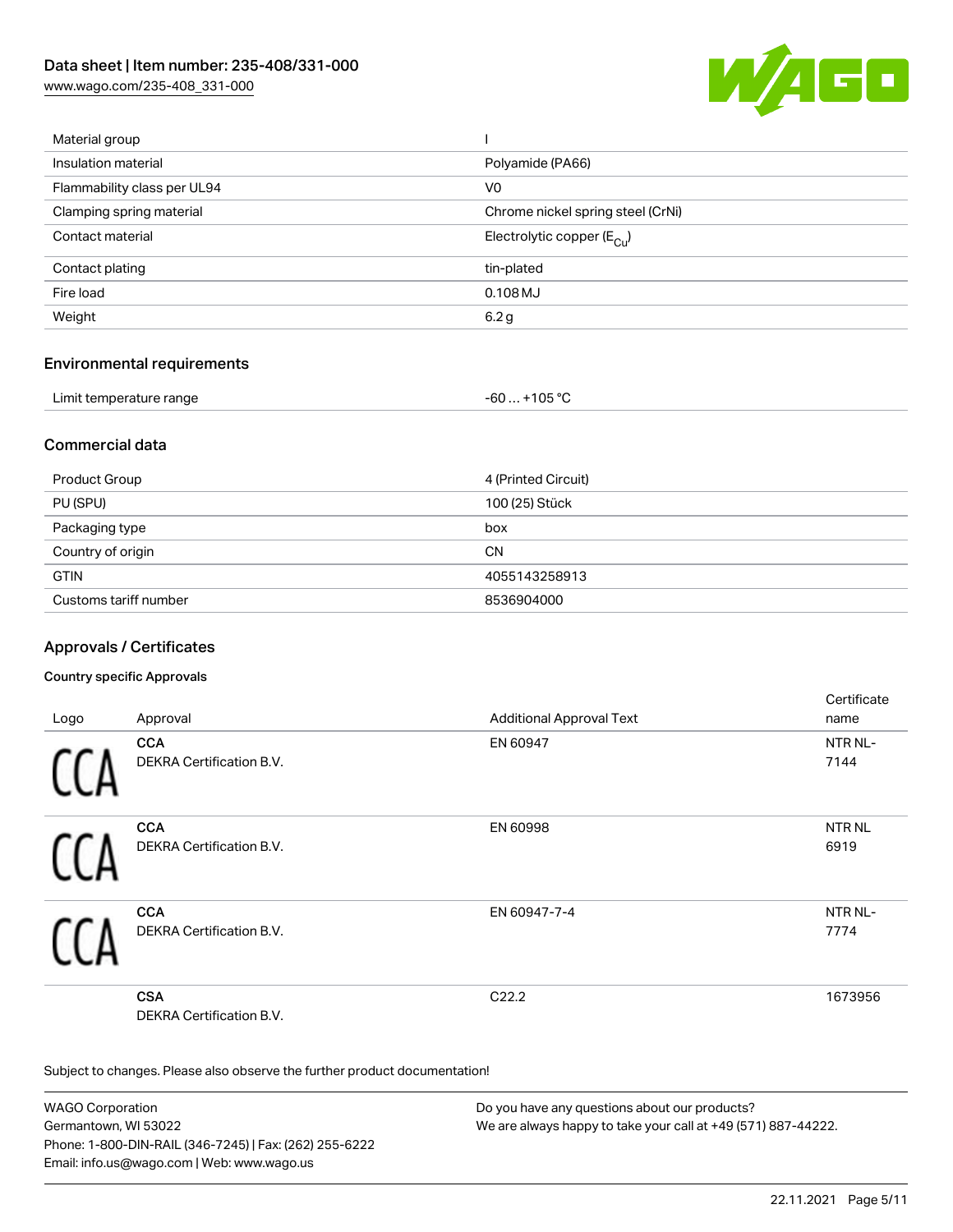



| Logo                  | Approval                                            | <b>Additional Approval Text</b> | Certificate<br>name |
|-----------------------|-----------------------------------------------------|---------------------------------|---------------------|
| <b>Ship Approvals</b> |                                                     |                                 |                     |
| 'DE                   | <b>VDE</b><br>VDE Prüf- und Zertifizierungsinstitut | EN 60947                        | 40029328            |
| EMA<br>FUR            | <b>KEMA/KEUR</b><br>DEKRA Certification B.V.        | EN 60947                        | 2160584.38          |

| ABS<br>$\overline{\phantom{0}}$<br>ABS<br>American Bureau of Shipping | Tidlile    |
|-----------------------------------------------------------------------|------------|
|                                                                       | $19-$      |
|                                                                       | HG1869876- |
|                                                                       | <b>PDA</b> |
|                                                                       |            |
| <b>DNV GL</b><br>$\overline{\phantom{0}}$                             | TAE000016Z |
|                                                                       |            |
| Det Norske Veritas, Germanischer Lloyd                                |            |

### UL-Approvals

|                          |                               |                                 | Certificate |
|--------------------------|-------------------------------|---------------------------------|-------------|
| Logo                     | Approval                      | <b>Additional Approval Text</b> | name        |
|                          | UL                            | $\overline{\phantom{0}}$        | E45172      |
| $\overline{\phantom{0}}$ | UL International Germany GmbH |                                 |             |

### Optional accessories

### Ferrules

| Ferrule |                                                                                                                         |                      |
|---------|-------------------------------------------------------------------------------------------------------------------------|----------------------|
|         | Item no.: 216-101<br>Ferrule; Sleeve for 0.5 mm <sup>2</sup> / AWG 22; uninsulated; electro-tin plated; silver-colored  | www.wago.com/216-101 |
|         | Item no.: 216-102<br>Ferrule; Sleeve for 0.75 mm <sup>2</sup> / AWG 20; uninsulated; electro-tin plated; silver-colored | www.wago.com/216-102 |
|         | Item no.: 216-103<br>Ferrule; Sleeve for 1 mm <sup>2</sup> / AWG 18; uninsulated; electro-tin plated                    | www.wago.com/216-103 |
|         | Item no.: 216-123                                                                                                       | www.wago.com/216-123 |
|         | Subject to changes. Please also observe the further product documentation!                                              |                      |
|         | <b>WAGO Corporation</b><br>Do you have any questions about our products?                                                |                      |

WAGO Corporation Germantown, WI 53022 Phone: 1-800-DIN-RAIL (346-7245) | Fax: (262) 255-6222 Email: info.us@wago.com | Web: www.wago.us

ny questions about o We are always happy to take your call at +49 (571) 887-44222.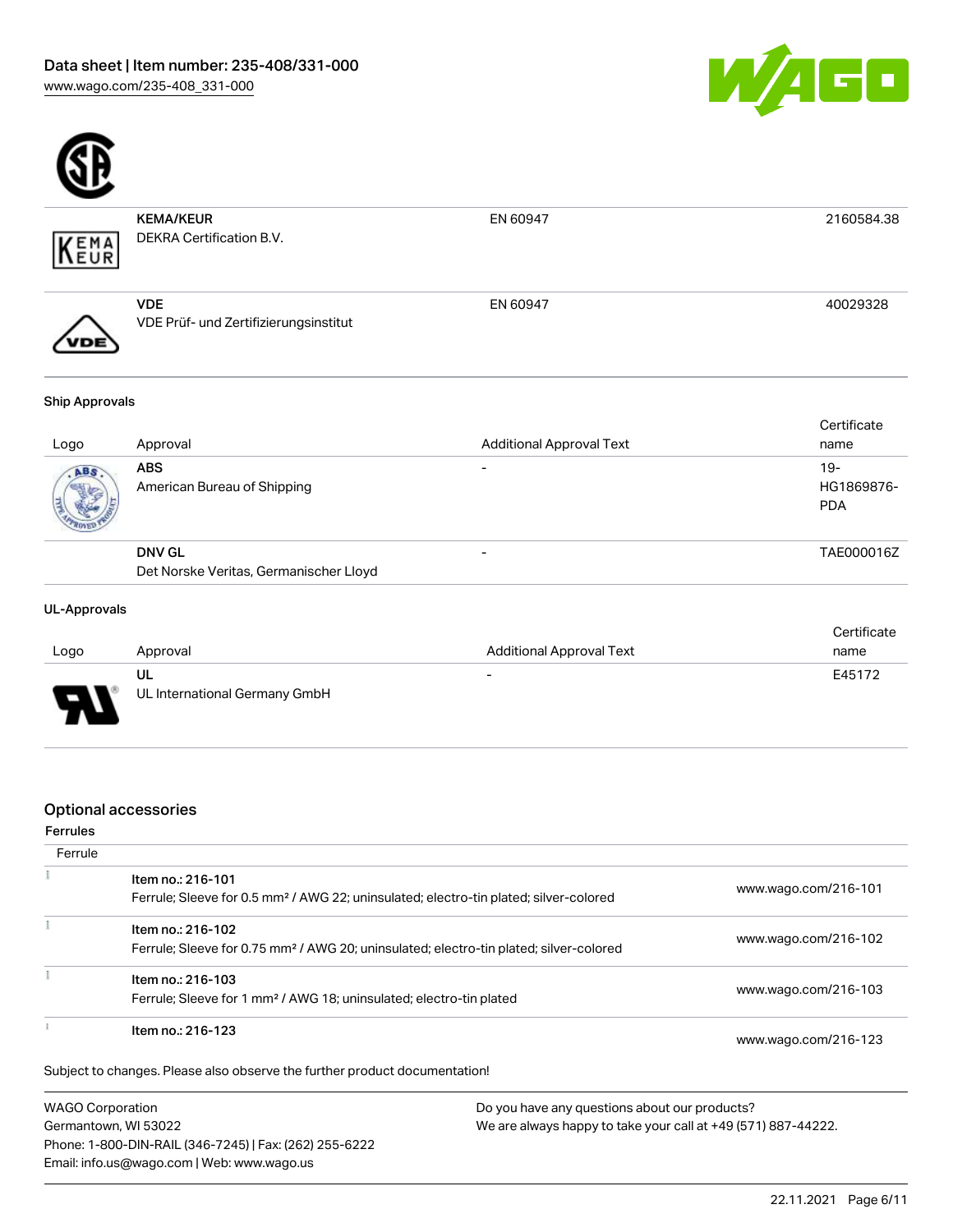## Data sheet | Item number: 235-408/331-000

[www.wago.com/235-408\\_331-000](http://www.wago.com/235-408_331-000)



| Ferrule; Sleeve for 1 mm <sup>2</sup> / AWG 18; uninsulated; electro-tin plated; silver-colored                                                                                        |                      |
|----------------------------------------------------------------------------------------------------------------------------------------------------------------------------------------|----------------------|
| Item no.: 216-122<br>Ferrule; Sleeve for 0.75 mm <sup>2</sup> / AWG 20; uninsulated; electro-tin plated; silver-colored                                                                | www.wago.com/216-122 |
| Item no.: 216-142<br>Ferrule; Sleeve for 0.75 mm <sup>2</sup> / 18 AWG; uninsulated; electro-tin plated; electrolytic copper; gastight<br>crimped; acc. to DIN 46228, Part 1/08.92     | www.wago.com/216-142 |
| Item no.: 216-132<br>Ferrule; Sleeve for 0.34 mm <sup>2</sup> / AWG 24; uninsulated; electro-tin plated                                                                                | www.wago.com/216-132 |
| Item no.: 216-121<br>Ferrule; Sleeve for 0.5 mm <sup>2</sup> / AWG 22; uninsulated; electro-tin plated; silver-colored                                                                 | www.wago.com/216-121 |
| Item no.: 216-143<br>Ferrule; Sleeve for 1 mm <sup>2</sup> / AWG 18; uninsulated; electro-tin plated; electrolytic copper; gastight<br>crimped; acc. to DIN 46228, Part 1/08.92        | www.wago.com/216-143 |
| Item no.: 216-131<br>Ferrule; Sleeve for 0.25 mm <sup>2</sup> / AWG 24; uninsulated; electro-tin plated; silver-colored                                                                | www.wago.com/216-131 |
| Item no.: 216-141<br>Ferrule; Sleeve for 0.5 mm <sup>2</sup> / 20 AWG; uninsulated; electro-tin plated; electrolytic copper; gastight<br>crimped; acc. to DIN 46228, Part 1/08.92      | www.wago.com/216-141 |
| Item no.: 216-152<br>Ferrule; Sleeve for 0.34 mm <sup>2</sup> / AWG 24; uninsulated; electro-tin plated                                                                                | www.wago.com/216-152 |
| Item no.: 216-203<br>Ferrule; Sleeve for 1 mm <sup>2</sup> / AWG 18; insulated; electro-tin plated; red                                                                                | www.wago.com/216-203 |
| Item no.: 216-202<br>Ferrule; Sleeve for 0.75 mm <sup>2</sup> / 18 AWG; insulated; electro-tin plated; gray                                                                            | www.wago.com/216-202 |
| Item no.: 216-151<br>Ferrule; Sleeve for 0.25 mm <sup>2</sup> / AWG 24; uninsulated; electro-tin plated                                                                                | www.wago.com/216-151 |
| Item no.: 216-201<br>Ferrule; Sleeve for 0.5 mm <sup>2</sup> / 20 AWG; insulated; electro-tin plated; white                                                                            | www.wago.com/216-201 |
| Item no.: 216-223<br>Ferrule; Sleeve for 1 mm <sup>2</sup> / AWG 18; insulated; electro-tin plated; red                                                                                | www.wago.com/216-223 |
| ltem no.: 216-241<br>Ferrule; Sleeve for 0.5 mm <sup>2</sup> / 20 AWG; insulated; electro-tin plated; electrolytic copper; gastight<br>crimped; acc. to DIN 46228, Part 4/09.90; white | www.wago.com/216-241 |
| Item no.: 216-242<br>Ferrule; Sleeve for 0.75 mm <sup>2</sup> / 18 AWG; insulated; electro-tin plated; electrolytic copper; gastight<br>crimped; acc. to DIN 46228, Part 4/09.90; gray | www.wago.com/216-242 |
| Item no.: 216-222<br>Ferrule; Sleeve for 0.75 mm <sup>2</sup> / 18 AWG; insulated; electro-tin plated; gray                                                                            | www.wago.com/216-222 |
| Item no.: 216-221<br>Ferrule; Sleeve for 0.5 mm <sup>2</sup> / 20 AWG; insulated; electro-tin plated; white                                                                            | www.wago.com/216-221 |

Subject to changes. Please also observe the further product documentation!

WAGO Corporation Germantown, WI 53022 Phone: 1-800-DIN-RAIL (346-7245) | Fax: (262) 255-6222 Email: info.us@wago.com | Web: www.wago.us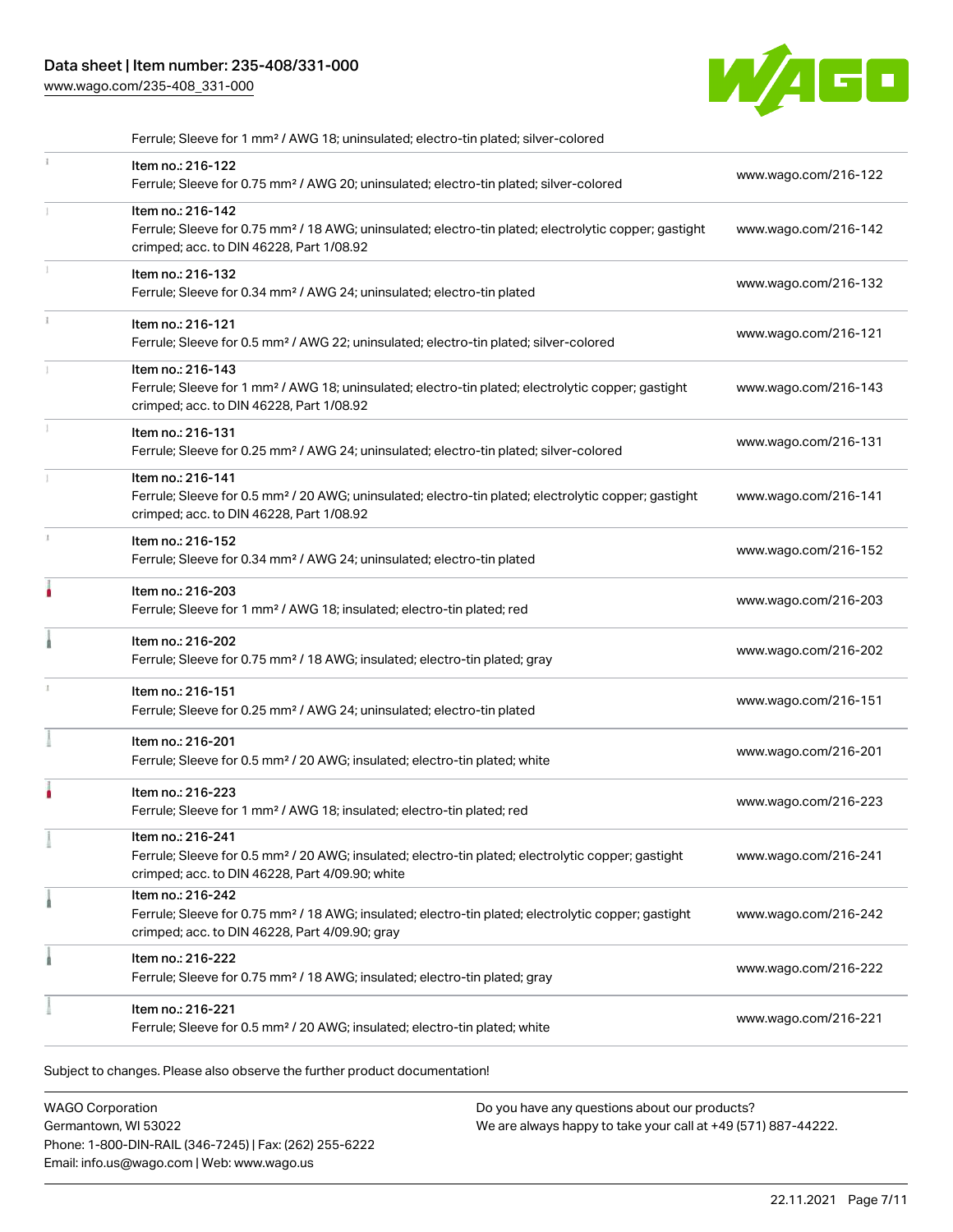[www.wago.com/235-408\\_331-000](http://www.wago.com/235-408_331-000)



|                     | Item no.: 216-243<br>Ferrule; Sleeve for 1 mm <sup>2</sup> / AWG 18; insulated; electro-tin plated; electrolytic copper; gastight crimped;<br>acc. to DIN 46228, Part 4/09.90; red                      | www.wago.com/216-243             |
|---------------------|---------------------------------------------------------------------------------------------------------------------------------------------------------------------------------------------------------|----------------------------------|
|                     | Item no.: 216-263<br>Ferrule; Sleeve for 1 mm <sup>2</sup> / AWG 18; insulated; electro-tin plated; electrolytic copper; gastight crimped; www.wago.com/216-263<br>acc. to DIN 46228, Part 4/09.90; red |                                  |
|                     | Item no.: 216-262<br>Ferrule; Sleeve for 0.75 mm <sup>2</sup> / 18 AWG; insulated; electro-tin plated; electrolytic copper; gastight<br>crimped; acc. to DIN 46228, Part 4/09.90; gray                  | www.wago.com/216-262             |
|                     | Item no.: 216-301<br>Ferrule; Sleeve for 0.25 mm <sup>2</sup> / AWG 24; insulated; electro-tin plated; yellow                                                                                           | www.wago.com/216-301             |
|                     | Item no.: 216-321<br>Ferrule; Sleeve for 0.25 mm <sup>2</sup> / AWG 24; insulated; electro-tin plated; yellow                                                                                           | www.wago.com/216-321             |
|                     | Item no.: 216-322<br>Ferrule; Sleeve for 0.34 mm <sup>2</sup> / 22 AWG; insulated; electro-tin plated; green                                                                                            | www.wago.com/216-322             |
|                     | Item no.: 216-302<br>Ferrule; Sleeve for 0.34 mm <sup>2</sup> / 22 AWG; insulated; electro-tin plated; light turquoise                                                                                  | www.wago.com/216-302             |
| Marking accessories |                                                                                                                                                                                                         |                                  |
| Marking strip       |                                                                                                                                                                                                         |                                  |
|                     | Item no.: 210-332/500-202<br>Marking strips; as a DIN A4 sheet; MARKED; 1-16 (160x); Height of marker strip: 3 mm; Strip length 182<br>mm; Horizontal marking; Self-adhesive; white                     | www.wago.com/210-332<br>/500-202 |
|                     | Item no.: 210-332/500-206<br>Marking strips; as a DIN A4 sheet; MARKED; 33-48 (160x); Height of marker strip: 3 mm; Strip length<br>182 mm; Horizontal marking; Self-adhesive; white                    | www.wago.com/210-332<br>/500-206 |
|                     | Item no.: 210-332/500-205<br>Marking strips; as a DIN A4 sheet; MARKED; 1-32 (80x); Height of marker strip: 3 mm; Strip length 182<br>mm; Horizontal marking; Self-adhesive; white                      | www.wago.com/210-332<br>/500-205 |
|                     | Item no.: 210-332/508-202<br>Marking strips; as a DIN A4 sheet; MARKED; 1-16 (160x); Height of marker strip: 3 mm; Strip length 182<br>mm; Horizontal marking; Self-adhesive; white                     | www.wago.com/210-332<br>/508-202 |
|                     | Item no.: 210-332/500-204<br>Marking strips; as a DIN A4 sheet; MARKED; 17-32 (160x); Height of marker strip: 3 mm; Strip length<br>182 mm; Horizontal marking; Self-adhesive; white                    | www.wago.com/210-332<br>/500-204 |
|                     | Item no.: 210-332/508-204<br>Marking strips; as a DIN A4 sheet; MARKED; 17-32 (160x); Height of marker strip: 3 mm; Strip length<br>182 mm; Horizontal marking; Self-adhesive; white                    | www.wago.com/210-332<br>/508-204 |
|                     | Item no.: 210-332/508-206<br>Marking strips; as a DIN A4 sheet; MARKED; 33-48 (160x); Height of marker strip: 3 mm; Strip length<br>182 mm; Horizontal marking; Self-adhesive; white                    | www.wago.com/210-332<br>/508-206 |
|                     | Item no.: 210-332/508-205                                                                                                                                                                               |                                  |

Subject to changes. Please also observe the further product documentation!

WAGO Corporation Germantown, WI 53022 Phone: 1-800-DIN-RAIL (346-7245) | Fax: (262) 255-6222 Email: info.us@wago.com | Web: www.wago.us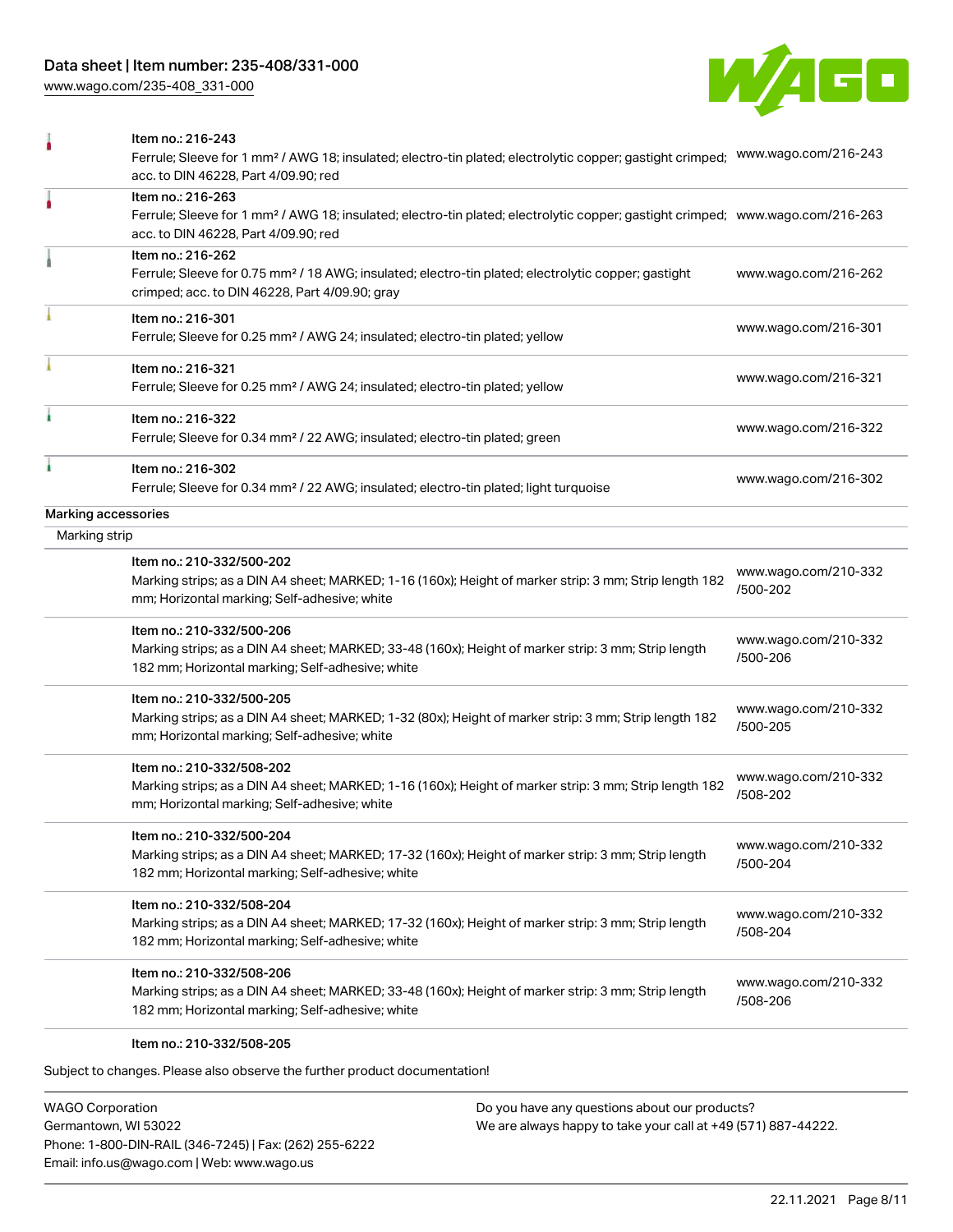

Marking strips; as a DIN A4 sheet; MARKED; 1-32 (80x); Height of marker strip: 3 mm; Strip length 182 mm; Horizontal marking; Self-adhesive; white [www.wago.com/210-332](http://www.wago.com/210-332/508-205) [/508-205](http://www.wago.com/210-332/508-205)

| <b>Tools</b>      |                                                                                                                                                                        |                      |          |
|-------------------|------------------------------------------------------------------------------------------------------------------------------------------------------------------------|----------------------|----------|
| Operating tool    |                                                                                                                                                                        |                      |          |
|                   | Item no.: 210-657<br>Operating tool; Blade: 3.5 x 0.5 mm; with a partially insulated shaft; short; multicoloured                                                       | www.wago.com/210-657 |          |
|                   | Item no.: 210-720<br>Operating tool; Blade: 3.5 x 0.5 mm; with a partially insulated shaft; multicoloured                                                              | www.wago.com/210-720 |          |
| <b>Downloads</b>  |                                                                                                                                                                        |                      |          |
| Documentation     |                                                                                                                                                                        |                      |          |
|                   | <b>Additional Information</b>                                                                                                                                          |                      |          |
|                   | Technical explanations<br>2019 Apr 3                                                                                                                                   | pdf<br>2.0 MB        | Download |
|                   |                                                                                                                                                                        | pdf<br>125.0 kB      | Download |
| <b>CAD files</b>  |                                                                                                                                                                        |                      |          |
| CAD data          |                                                                                                                                                                        |                      |          |
|                   | 2D/3D Models 235-408/331-000                                                                                                                                           | URL                  | Download |
| <b>CAE</b> data   |                                                                                                                                                                        |                      |          |
|                   | EPLAN Data Portal 235-408/331-000                                                                                                                                      | <b>URL</b>           | Download |
|                   | ZUKEN Portal 235-408/331-000                                                                                                                                           | URL                  | Download |
|                   | EPLAN Data Portal 235-408/331-000                                                                                                                                      | <b>URL</b>           | Download |
| <b>PCB Design</b> |                                                                                                                                                                        |                      |          |
|                   | Symbol and Footprint 235-408/331-000                                                                                                                                   | URL                  | Download |
|                   | CAx data for your PCB design, consisting of "schematic symbols and PCB footprints",<br>allow easy integration of the WAGO component into your development environment. |                      |          |
|                   | Supported formats:                                                                                                                                                     |                      |          |
| Ш                 | Accel EDA 14 & 15                                                                                                                                                      |                      |          |
| ш                 | Altium 6 to current version                                                                                                                                            |                      |          |
|                   | Subject to changes. Please also observe the further product documentation!                                                                                             |                      |          |

WAGO Corporation Germantown, WI 53022 Phone: 1-800-DIN-RAIL (346-7245) | Fax: (262) 255-6222 Email: info.us@wago.com | Web: www.wago.us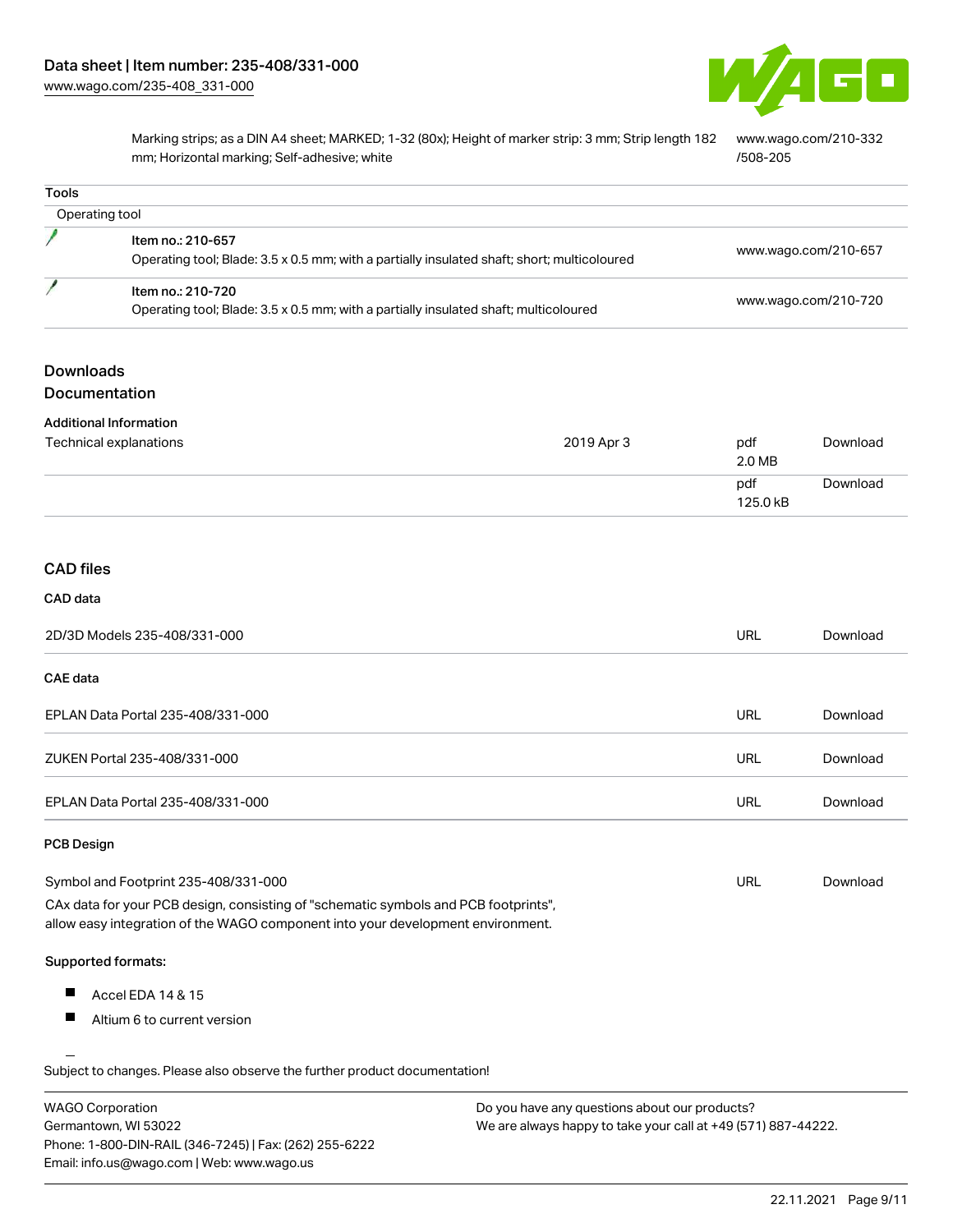- $\blacksquare$ Cadence Allegro
- $\blacksquare$ **DesignSpark**
- $\blacksquare$ Eagle Libraries
- $\blacksquare$ KiCad
- П Mentor Graphics BoardStation
- $\blacksquare$ Mentor Graphics Design Architect
- $\blacksquare$ Mentor Graphics Design Expedition 99 and 2000
- $\blacksquare$ OrCAD 9.X PCB and Capture
- $\blacksquare$ PADS PowerPCB 3, 3.5, 4.X, and 5.X
- $\blacksquare$ PADS PowerPCB and PowerLogic 3.0
- $\blacksquare$ PCAD 2000, 2001, 2002, 2004, and 2006
- $\blacksquare$ Pulsonix 8.5 or newer
- $\blacksquare$ STL
- $\blacksquare$ 3D STEP
- П TARGET 3001!
- П View Logic ViewDraw
- П Quadcept
- $\blacksquare$ Zuken CadStar 3 and 4
- $\blacksquare$ Zuken CR-5000 and CR-8000

PCB Component Libraries (EDA), PCB CAD Library Ultra Librarian

#### Environmental Product Compliance

#### Compliance Search

Environmental Product Compliance 235-408/331-000 PCB terminal block; push-button; 1.5 mm²; Pin spacing 5/5.08 mm; 8-pole; Push-in CAGE CLAMP®; 1,50 mm²; gray URL [Download](https://www.wago.com/global/d/ComplianceLinkMediaContainer_235-408_331-000)

#### Installation Notes

Conductor termination

Subject to changes. Please also observe the further product documentation!

WAGO Corporation Germantown, WI 53022 Phone: 1-800-DIN-RAIL (346-7245) | Fax: (262) 255-6222 Email: info.us@wago.com | Web: www.wago.us